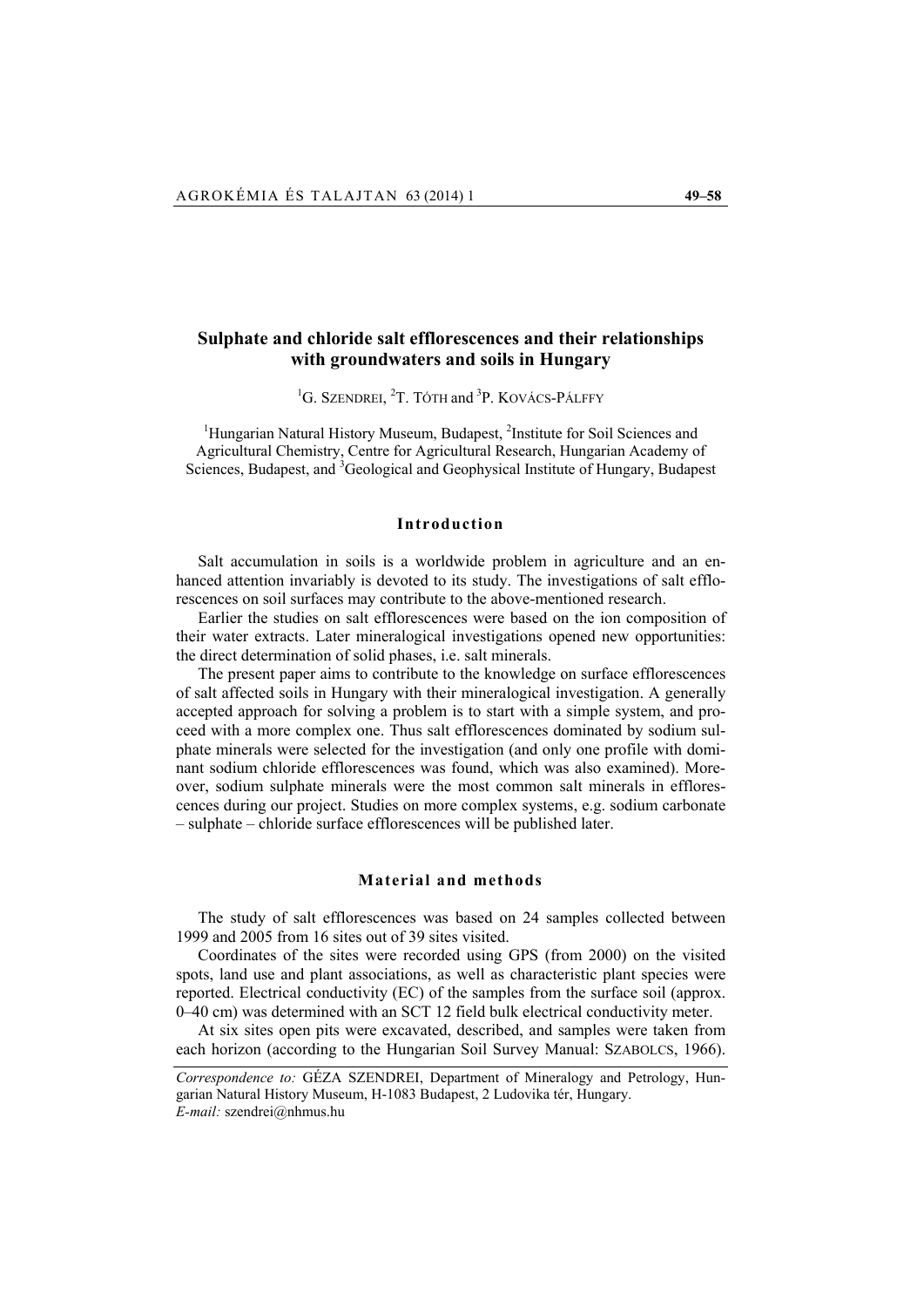The soil types according to the Hungarian soil classification, their code numbers, their correlation with the World Reference Base for Soil Resources (WRB) (IUSS Working Group, 2006) and the location of sites are given in Table 1. The location of all investigated sixteen sampling sites are shown in Fig. 1.

Powder and undisturbed samples taken from the efflorescences were stored in tightly closed glass jars.

| ſ. |  |
|----|--|
|----|--|

Codes of soil types according to the Hungarian soil classification and approximate correlation with the World Reference Base for Soil Resources (WRB) system (IUSS Working Group, 2006), location of sites where classification was based on profile description and evaluation of laboratory data

| Codes | Soil types according to<br>the Hungarian soil<br>classification | Approximate correla-<br>tion with WRB | Location of sites                |
|-------|-----------------------------------------------------------------|---------------------------------------|----------------------------------|
| 20    | solonchak                                                       | Solonchak or<br>Hyposalic Gleysol*    | Alap, Dinnyés, Sarród            |
| 22    | meadow solonetz                                                 | Solonetz                              | Egerlövő, Szabadkí-<br>gyós, Zám |

*Remarks:* \*The soils with gleyic colour pattern typically do not meet the 50 cm requirement, but have deeper occurrence of this feature. For location of sites: see Fig. 1



*Fig. 1*  Location of the investigated sixteen sampling sites. Legend: • profiles; + surface sampling. For code numbers see Table 1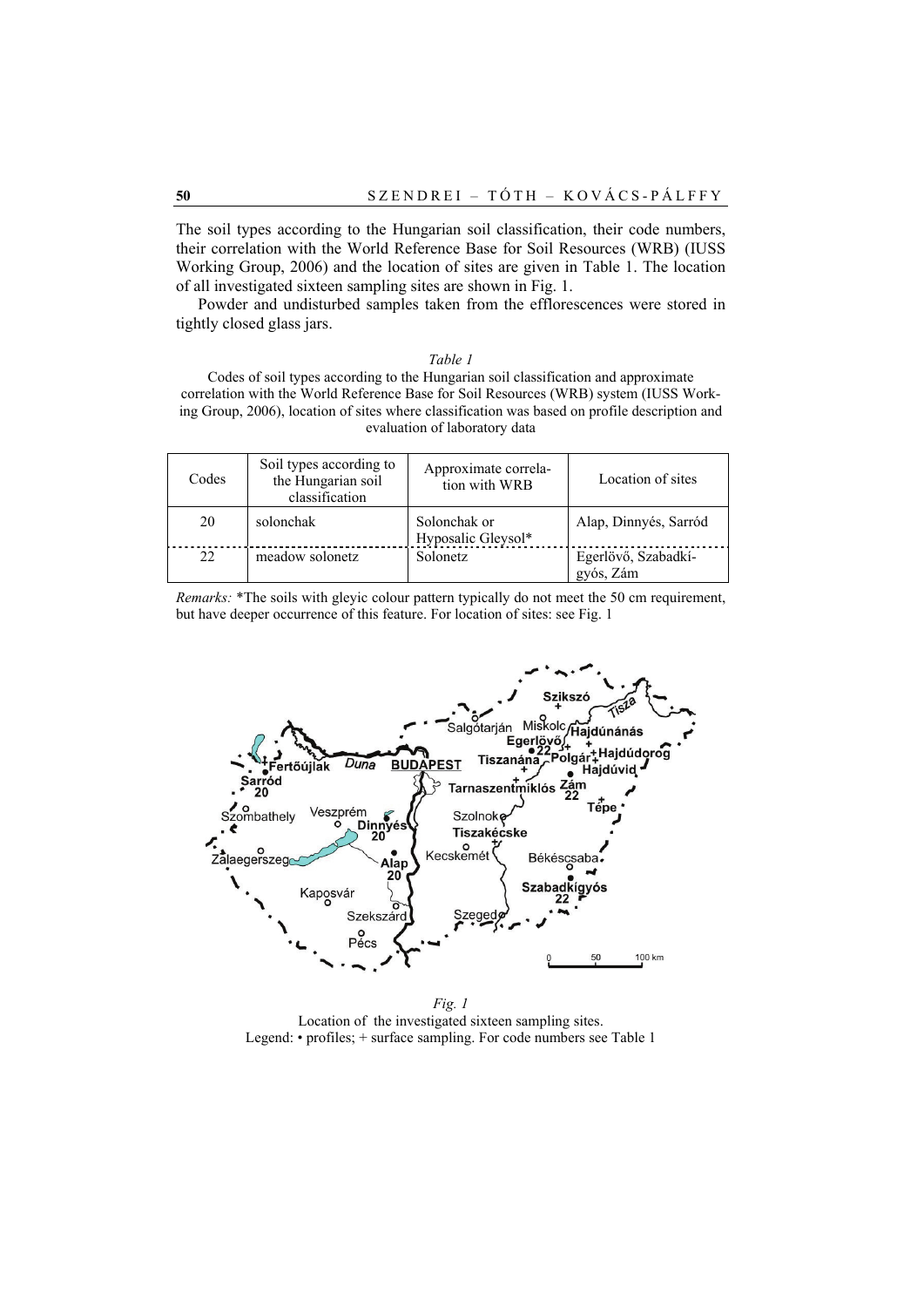Soil analyses ( $pH$ -value,  $CaCO<sub>3</sub>$  and salt contents, analysis of water and saturation paste extracts), as well as the analyses of groundwaters were carried out according to international standard methods (RICHARDS, 1954; BUZÁS, 1988).

X-ray diffractograms were registered using Philips PW 1710, 1050/3710 or 1820 diffractometers, with CuK<sub>6</sub> radiation, 40 kV excitation potential, 30 mA tube current, graphite monocromator.

Scanning electron microscope (SEM) investigations and microanalyses were carried out on an AMRAY 1830i SEM Energy Dispersive X-ray Spectroscopy (EDAX or EDS) or 9900 EDS: 20 kV excitation potential, 10 A sample current.

In the evaporation experiments 10–15 ml of groundwaters were evaporated in a Sanyo Versatile 350 HT environmental test chamber.

#### **Results and discussion**

The results are discussed from different aspects, such as occurrence of salt minerals in surface efflorescences, the influences of groundwater (water table) and soil.

# *Minerals and mineral associations of dominant sodium sulphate or sodium chloride efflorescences*

The amounts of salt minerals in surface efflorescences of the investigated salt affected soils are shown in Table 2. From these data the frequency of occurrence of salt minerals and that of salt mineral associations can be calculated (total number of samples = 100%): bloedite: 4%, gypsum: 54%, mirabilite: 8%, thenardite: 75%.

Mineral associations are as follows: bloedite – gypsum – thenardite:  $4\%$ , gypsum – halite – thenardite: 4%, gypsum – thenardite: 29%. Monomineralic occurrences: gypsum: 13%, mirabilite: 8%, thenardite: 33%. In addition to this: 4% gypsum – halite, and 4% halite – natron – thenardite mineral associations were determined (only traces of halite or natron were found in them).

The above-mentioned data represent a unique case: common sulphate salt minerals form rare mineral associations as compared to worldwide data (compiled by SZENDREI & TÓTH, 2006).

Sodium chloride dominant mineral association, namely gypsum – halite mineral association occurred only in one locality (Zám, 2005).

# *Relationships of the dominant sodium sulphate or sodium chloride efflorescences to groundwaters*

Salt accumulations in soils are due to saline groundwater with shallow water level in Hungary.

The *first aspect* is how the groundwater compositions are reflected in the mineralogy of the precipitated evaporites of groundwaters in the experiment. Aliquots of groundwater samples (from Alap, Dinnyés, Egerlövő, Szabadkígyós, Zám) were evaporated in an environmental test chamber under two conditions (30 °C, 55%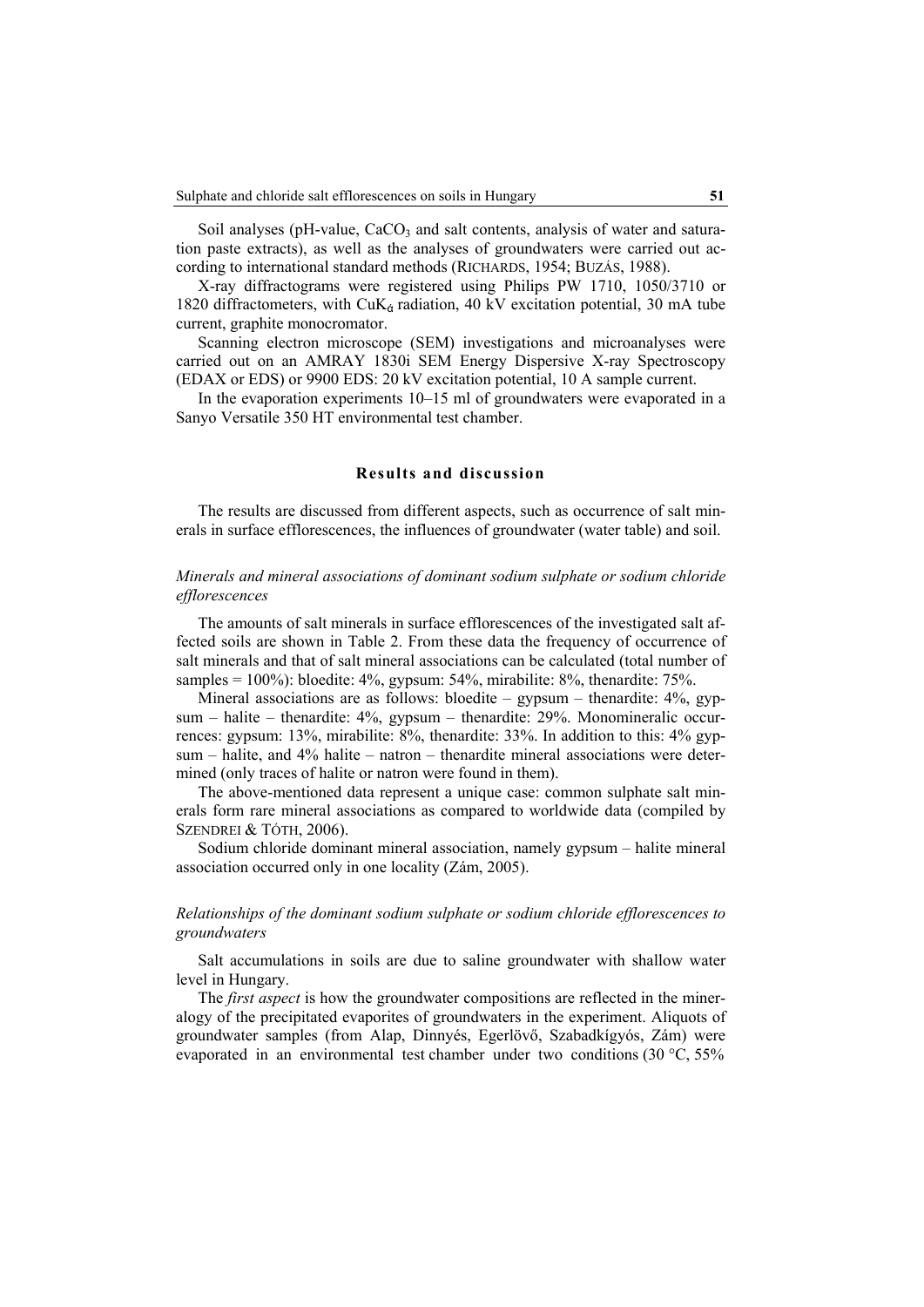| Locality         | Sampling date | Bloedite       | Gypsum         | Halite | Mira-<br>bilite | Thenar-<br>dite |
|------------------|---------------|----------------|----------------|--------|-----------------|-----------------|
| Alap             | 23 Aug 2000   |                |                |        |                 | 5               |
|                  | 24 Aug 2000   |                | tr             |        |                 | 6               |
|                  | 23 July 2004  |                |                |        |                 | 18              |
|                  | 25 July 2005  |                | tr             |        |                 | $\mathfrak{D}$  |
| Dinnyés*         | 24 Aug 2000   |                |                | $^{+}$ |                 | 15              |
|                  | 14 July 2003  |                |                |        |                 | 22              |
| Egerlövő         | 9 Aug 2000    |                | tr             | $^{+}$ |                 | 21              |
|                  | 26 July 2005  |                | tr             |        |                 |                 |
| Fertőújlak       | 28 Aug 2000   |                | tr             |        |                 | 7               |
| Hajdúdorog       | 10 April 2002 |                |                |        | $+$             |                 |
| Hajdúnánás       | 8 Aug 2003    |                |                |        |                 | $\overline{c}$  |
| Hajdúvid         | 10 April 2002 |                |                |        | $+$             |                 |
| Polgár           | 15 Sept 1999  |                |                |        |                 | <1              |
| Sarród           | 28 Aug 2000   | $\overline{1}$ | tr             |        |                 | 3               |
| Szabadkígyós     | 7 Sept 1999   |                |                |        |                 | 9               |
|                  | 7 Sept 1999   |                | tr             |        |                 | 10              |
|                  | 20 July 2005  |                | 1              |        |                 | 3               |
| Szikszó          | 14 June 2005  |                | $+$            |        |                 |                 |
| Tépe             | 15 Sept 1999  |                |                |        |                 | tr              |
| Tarnaszentmiklós | 7 Aug 2000    |                |                |        |                 | 5               |
| Tiszakécske      | 7 Aug 2003    |                |                |        |                 | 3               |
| Tiszanána        | 7 Aug 2000    |                | 1              |        |                 | $\overline{4}$  |
| Zám (Hortobágy)  | 16 April 2000 |                | $^{+}$         | 50     |                 |                 |
|                  | 26 July 2005  |                | $\mathfrak{D}$ |        |                 |                 |

*Table 2*  Salt minerals in predominantly sulphate and chloride efflorescences of the studied salt affected soil surfaces in Hungary (1999–2005), %

*Remarks: tr* :traces, \*: + natron; +: traces observed by Scanning Electron Image (SEI)

relative humidity (RH) and 35 °C, 45% RH). Groundwaters were grouped according to 15% ion concentrations.

Data in Tables 3 and 4 clearly indicate that ions above a given concentration in groundwaters are reflected in the mineral associations of the precipitated evaporites. Calcite monohydrate precipitated (aliquot evaporated at 30 °C, 55% RH) from the groundwater with  $Ca-CO<sub>3</sub>+HCO<sub>3</sub>$  ions  $> 15%$  (Egerlövő). Northupite crystallized from the groundwater with Na-Mg-CO<sub>3</sub>+HCO<sub>3</sub>-Cl ions > 15% (Dinnyés). Burkeite was determined in the evaporates of groundwaters with Na-CO<sub>3</sub>+HCO<sub>3</sub>-SO<sub>4</sub>–ions > 15% (Dinnyés, Egerlövő). From the groundwater with Mg-Cl ions > 15% (Zám) bischofite (30 °C, 55% RH), or bloedite (35 °C, 45% RH) crystallized.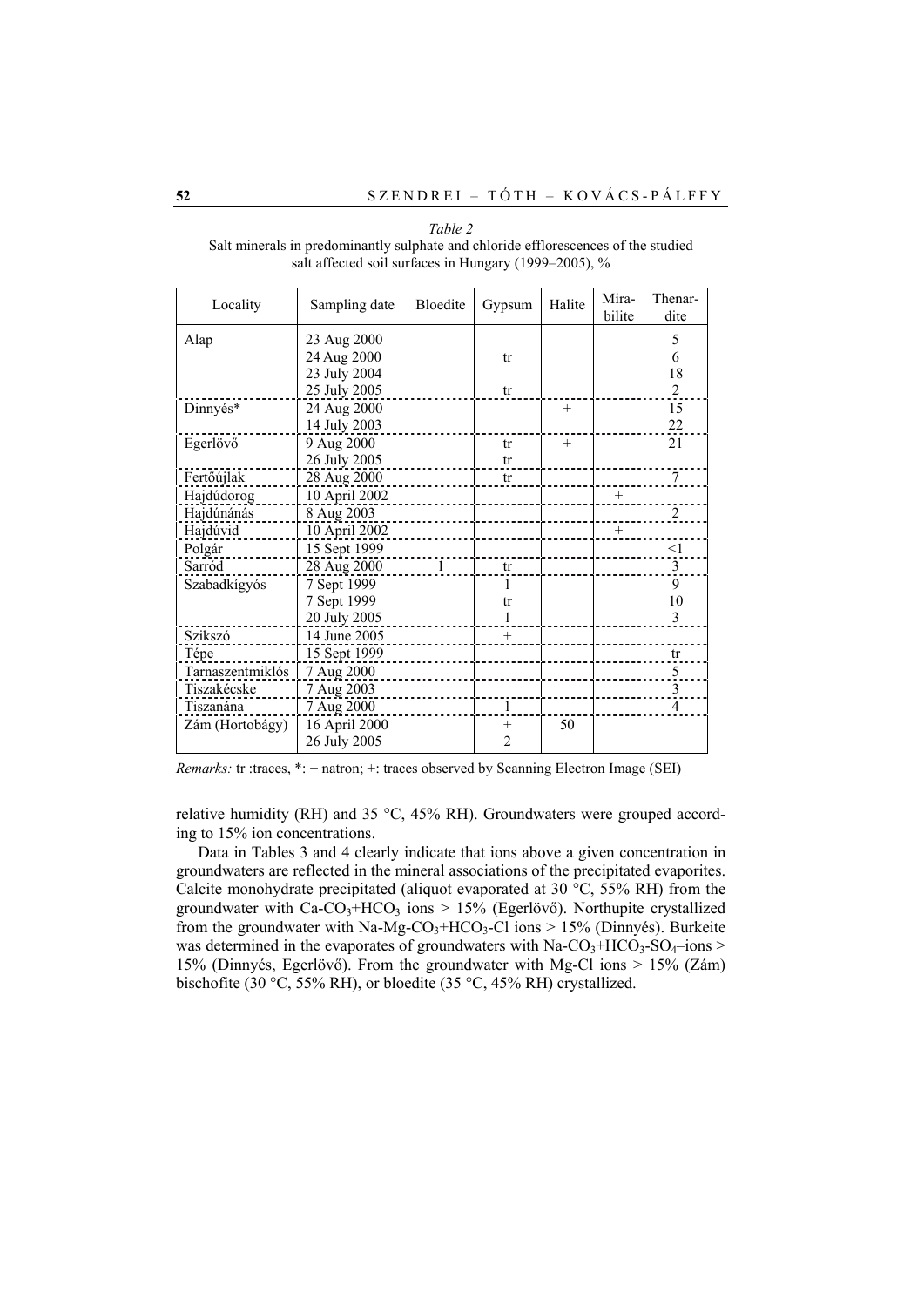| Place of origin of<br>year of sampling<br>groundwater<br>sample, | relative humidity<br>Temperature, | Bischofite   | Bloedite | <b>Burkeite</b> | Gypsum | Halite | Jarosite | Monohydrocal-<br>cite | Northupite     | Thenardite |
|------------------------------------------------------------------|-----------------------------------|--------------|----------|-----------------|--------|--------|----------|-----------------------|----------------|------------|
| Alap, 2005                                                       | 30 °C, 55%                        |              |          |                 |        | 57     |          |                       | $\overline{2}$ | 41         |
| Dinnyés, 2005                                                    | 30 °C, 55%                        |              |          | 1               |        | 65     | <1       |                       | $\mathcal{E}$  | 30         |
|                                                                  | 35 °C, 45%*                       |              |          | 4               |        | 73     |          |                       |                | 23         |
| Egerlövő, 2005                                                   | 30 °C, 55%                        |              |          |                 |        | 47     |          | 12                    |                | 41         |
|                                                                  | 35 °C, 45%                        |              |          | 35              |        | 65     |          |                       |                |            |
| Szabadkígyós, 2005                                               | $30^{\circ}$ C, 55%               |              |          |                 |        | 58     |          |                       |                | 42         |
|                                                                  | 35 °C, 45%                        |              |          |                 |        | 58     |          |                       |                | 42         |
| Zám, 2005                                                        | 30 °C, 55%                        | $\mathbf{3}$ |          |                 | 1      | 96     |          |                       |                |            |
|                                                                  | 35 °C, 45%                        |              |          |                 |        | 99     |          |                       |                |            |

*Table 3*  Minerals in the evaporates of groundwaters in the experiment, %

*Remark:* \* = traces of nahcolite

Sarród (2000)

Ca2+ Egerlövő (2000, 2005) Egerlövő (2000, 2005)

|                                  | lons with concentrations greater than 15% in the studied groundwaters |                        |                        |
|----------------------------------|-----------------------------------------------------------------------|------------------------|------------------------|
| $I$ ons $>$<br>$15 \text{ wt\%}$ | $CO32 + HCO3$                                                         | $SO_4^2$               | СF                     |
| $Na+$                            | Alap (2004), Dinnyés                                                  | Alap (2000, 2004,      | Alap (2000, 2004,      |
|                                  | (2003, 2005), Egerlövő                                                | 2005), Dinnyés (2003,  | 2005) Dinnyés (2003,   |
|                                  | (2000, 2005), Sarród                                                  | 2005), Egerlövő (2000, | 2005), Sarród (2000),  |
|                                  | (2000), Szabadkígyós                                                  | 2005), Sarród (2000)   | Szabadkígyós (1999,    |
|                                  | (1999)                                                                | Szabadkígyós (2005)    | 2005), Zám (2005)      |
| $Mg^{2+}$                        | Dinnyés (2005), Eger-                                                 | Dinnyés (2005), Eger-  | Dinnyés (2005), Sarród |
|                                  | lövő (2000, 2005),                                                    | lövő (2000, 2005),     | $(2000)$ Zám $(2005)$  |

Sarród (2000)

*Table 4*  Ions with concentrations greater than 15% in the studied groundwaters

The *second aspect* is how the ions in groundwaters are reflected in the mineral associations of surface efflorescences of salt affected soils. As shown by Tables 2 and 4 calcium ions are mineral forming components in gypsum (Egerlövő 2000, 2005), magnesium ions are indicated by the presence of bloedite (Sarród 2000). Minerals of  $CO<sub>3</sub>$  or  $HCO<sub>3</sub>$  ions were hardly present, which can be explained by the fact that the increase in sodium sulphate and sodium chloride concentration in groundwaters (and in soil solutions) reduces the solubility of sodium carbonates (KOVDA, 1965). As a consequence, these minerals crystallize at the beginning of the process. It is feasible that these minerals had already been formed in the depth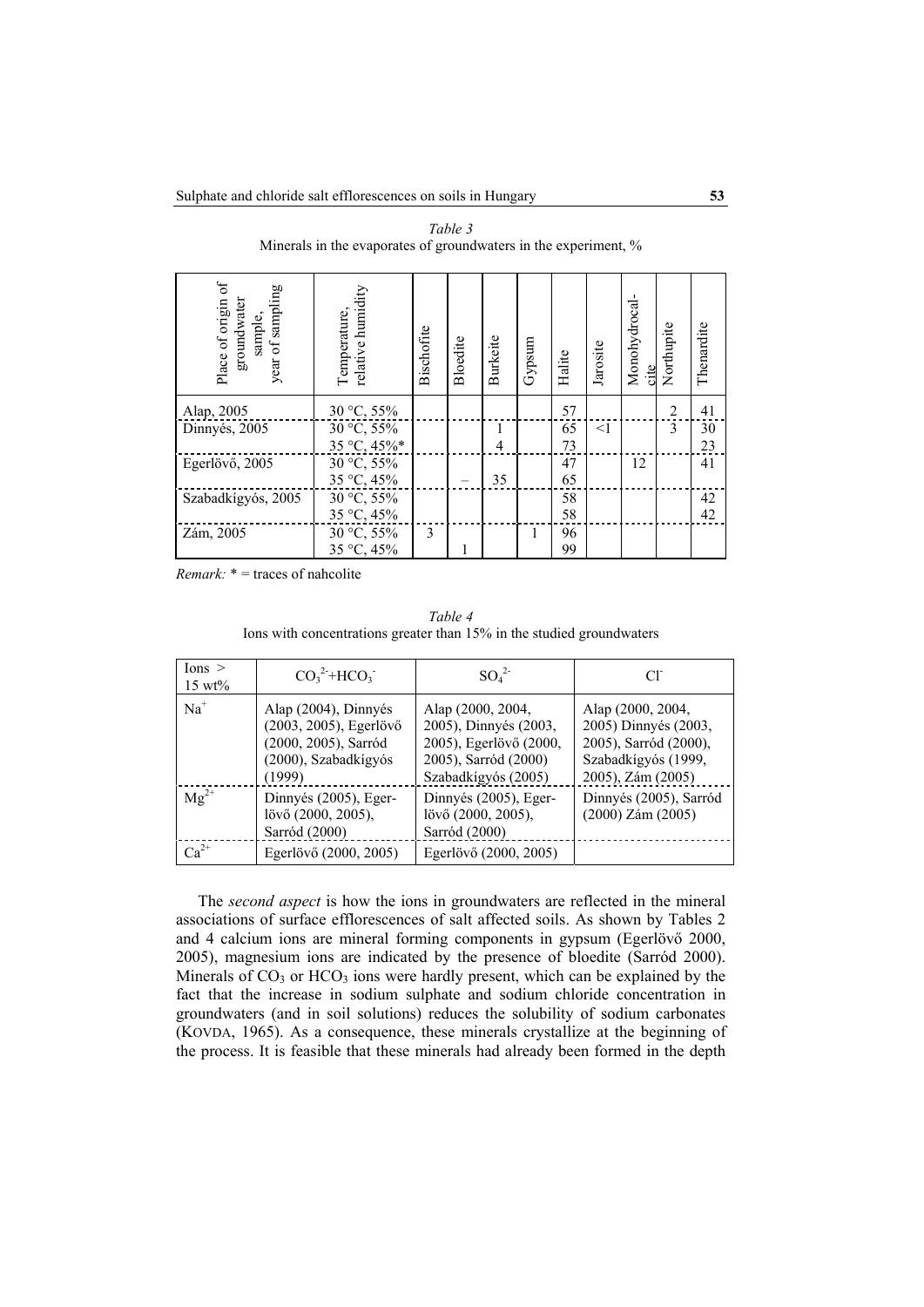of profiles. Chloride minerals were not detected in the sample from Zám (2000), the evaporation process has not reached the final stage (when halite crystallizes).

The *third aspect* is whether there are any relationships between dominant sulphate surface efflorescences and the depth of the groundwater level. The distribution of groundwater depths under dominant sodium sulphate and sodium carbonate efflorescences is given in Table 5.

|                                                              | Frequency of occurrences (%) of groundwater level depths under dominant sodium |  |  |  |  |  |  |  |
|--------------------------------------------------------------|--------------------------------------------------------------------------------|--|--|--|--|--|--|--|
| sulphate and chloride versus sodium carbonate efflorescences |                                                                                |  |  |  |  |  |  |  |
|                                                              |                                                                                |  |  |  |  |  |  |  |
|                                                              |                                                                                |  |  |  |  |  |  |  |

*Table 5* 

| Depth of               |                                        | Frequency of occurrence of | Depth of               | Frequency of occurrence of     |                   |  |
|------------------------|----------------------------------------|----------------------------|------------------------|--------------------------------|-------------------|--|
| ground-<br>water level | $Na-CO3-HCO3$ Na-SO <sub>4</sub> -NaCl |                            | ground-<br>water level | $Na-CO3$ -<br>HCO <sub>3</sub> | $Na-SO4-NaCl$     |  |
| cm                     |                                        | efflorescences, %          | cm                     |                                | efflorescences, % |  |
| $20 - 40$              |                                        |                            | 180-200                | 2                              | 30                |  |
| $40 - 60$              | 10                                     |                            | $200 - 220$            |                                | 10                |  |
| $60 - 80$              | 30                                     | 10                         | $220 - 240$            |                                |                   |  |
| $80 - 100$             | 24                                     | 10                         | $240 - 260$            |                                |                   |  |
| $100 - 120$            | 14                                     | 0                          | $260 - 280$            |                                |                   |  |
| $120 - 140$            | 2                                      | 20                         | $280 - 300$            |                                |                   |  |
| $140 - 160$            | ↑                                      | 20                         | >300                   |                                |                   |  |
| $160 - 180$            |                                        |                            |                        |                                |                   |  |

As shown in Table 5, there is a maximum of carbonate efflorescences (groundwater level depth:  $40-120$  cm), and a range of sulphate efflorescences (groundwater level depth: 60–220 cm with a maximum at 120–220 cm). The average of groundwater level depths was the lowest in the case of sodium carbonate efflorescences, and the highest for sodium chloride efflorescence (250 cm), and it was between the above-mentioned values (175 cm) for sodium sulphate efflorescences. These differences can be explained by the fact that the least soluble sodium salt (i.e. sodium carbonate) reaches the surface from a shallow depth, while easily soluble salts (like sodium chloride) reach the surface from a greater depth in soil solution. In case of sodium sulphate – with solubility between the values of sodium carbonate and sodium chloride – the groundwater level is intermediate. This suggestion is valid only if the solubility sequence is mentioned, namely natron  $\rightarrow$  thenardite  $\rightarrow$  halite below  $\sim$  28 °C (LAST, 2002). The solubility of halite hardly changes with increasing temperature, but there are considerable changes in the solubility of natron (no data available for trona) and thenardite, thus the increasing sequence of solubility is: halite  $\rightarrow$  thenardite  $\rightarrow$  termonatrite. The above-mentioned temperature is not feasible in deeper layers in Hungary.

The *fourth aspect* is the influence of groundwater changes in time.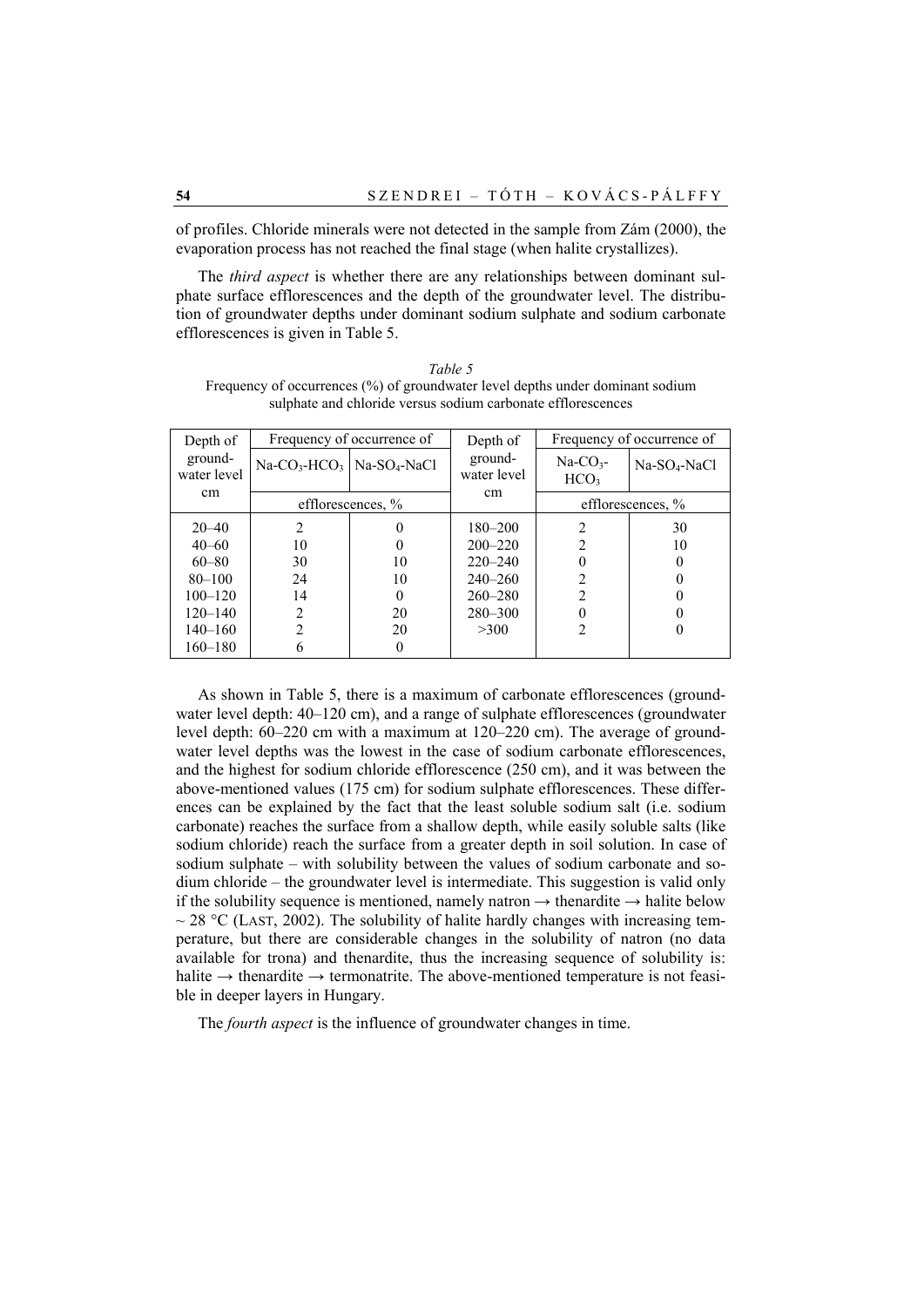In the  $19<sup>th</sup>$  century (when several data became available on salt efflorescences) huge areas of the lowland were wetland. In the second half of the  $19<sup>th</sup>$  century and in the first decades of the  $20<sup>th</sup>$  century great water regulation works were conducted in the Great Hungarian Plain, which led to a decrease in the extent of surface waters and thus that of wetlands. Changes also occurred in the groundwater level depth, e.g. the data from the period of 1931–1980 indicated some increase (RÓNAI, 1961), while a considerable decline was observed e.g. in the mid-Danube–Tisza Interfluve region (MAJOR, 1986; MAJOR & NEPPEL, 1988; BAKACSI, 2001; KUTI et al., 2002). VÁRALLYAY (1967) carried out a detailed study on the salt accumulation processes in the soils of the Danube Valley. KUTI et al. (1998) reported a general groundwater level decline of 0.5–3.0 m in the Great Hungarian Plain during the two decades following 1975. Due to the water regulation works and their consequences, the hydromorphic influence diminished and a process of steppe formation was generated in the soil cover (SZABOLCS, 1961).

As it was proven earlier, if sodium carbonate, sulphate or chloride is the major component in the efflorescences, a close relationship can be established with the depth of the groundwater.

According to literature data published before 1998 the major components of surface efflorescences were sodium carbonates and sodium carbonates-chloride, while sodium sulphate was the dominant salt in the samples collected between 1998 and 2005.

In areas of salt affected soils with sodium carbonate efflorescences, with the decline in the groundwater level, the sodium carbonate accumulated below the surface, in the depth of the profile. This may explain why the frequency of sodium carbonate surface efflorescences decreased, and sodium sulphate surface efflorescence became more frequent.

# *Relationships between dominant sodium sulphate (and chloride) efflorescences and soil types. Effect of the soil matrix*

Soil types were determined by profile description and evaluation of laboratory data. Considering all soil profiles with surface salt efflorescences (n=14 profiles): 50% was found on solonchak, 6% on solonchak-solonetz and 44% on meadow solonetz soils. The frequency of occurrence of sodium sulphate or sodium chloride efflorescences ( $n=6$ ) was a little higher (50%) on meadow solonetz. As it was mentioned earlier, the groundwater level depths under soils with sulphate efflorescences were between 60 and 220 cm, which is partly in accordance with the depth of the groundwater level (150–350 cm) characteristic for meadow solonetz soils in the Hungarian classification system (SZABOLCS, 1966).

The salt mineral associations of surface efflorescences differed from those of the experimentally precipitated evaporites of groundwaters.

It is possible to differentiate between evaporation processes taking place in a pond on the soil surface and those taking place on the surface from ascending solutions in soil pores. When the solution is evaporated in a pond minerals of the whole solubility sequence can be found, whereas in the latter case some minerals may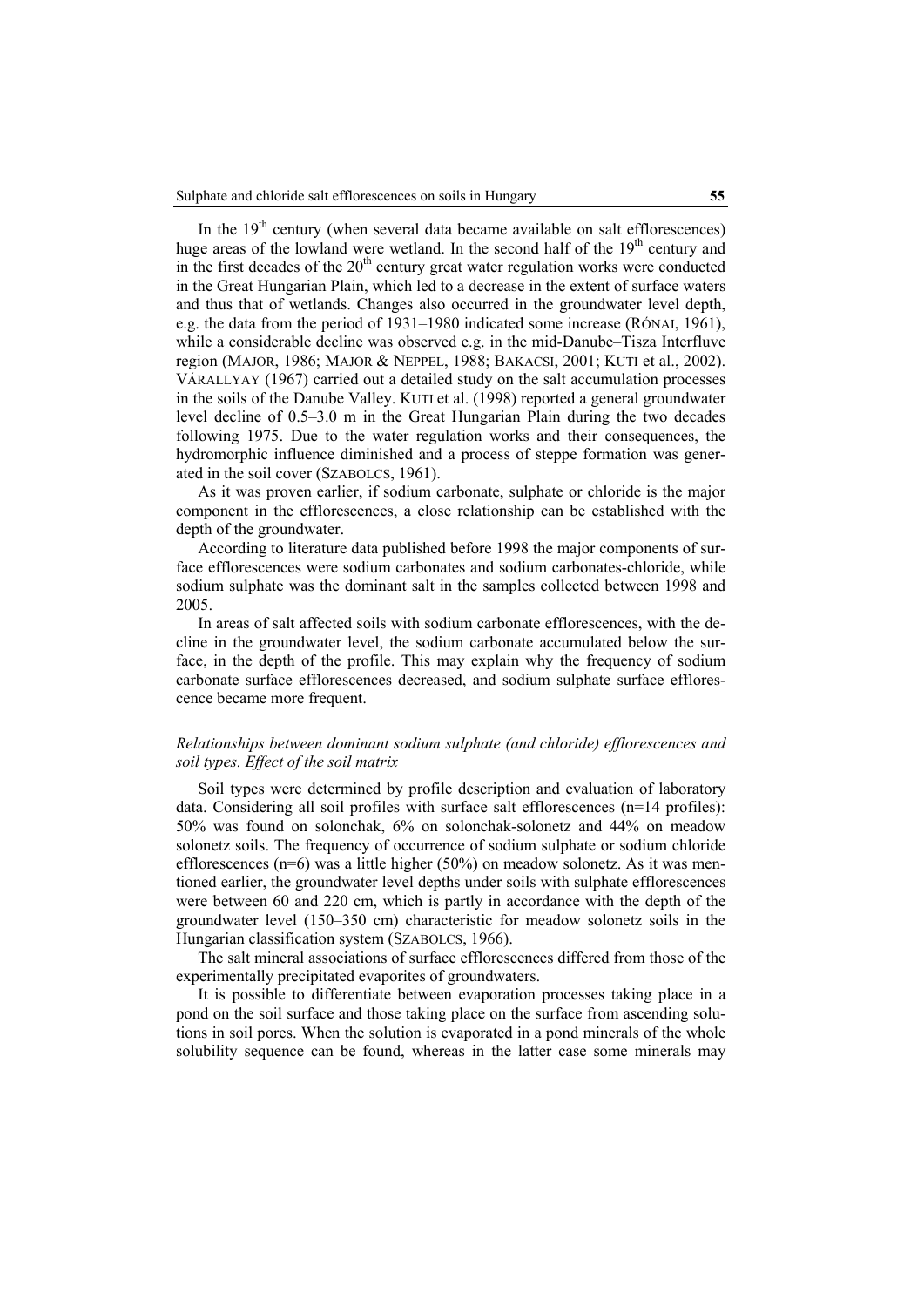form in the depth of the soil profile (TIMPSON et al., 1986; SKARIE et al., 1987). Thus the rest of the solution will crystallize on the surface, the solubility sequence of the minerals is not complete, the products of the initial stage of the process are missing on the surface. We were unable to find a complete paragenesis corresponding to the solubility sequence in the investigated surface efflorescences, thus the formation of efflorescence from ascending soil solution is proven. Accordingly, it is reasonable to consider the effect of the soil matrix on the evaporation of salt minerals.

Tables 2 and 3 show that the dominant salt mineral (i.e. thenardite) is common in both series. Tiller (cit. RODRIGUEZ-NAVARRO et al., 2000) reported that heterogeneous crystal seed formation is preferred for thenardite, thus the soil matrix is a more favourable environment than solutions. In their experiments, VIZCAYNO et al. (1995) studied the matrix effect on crystallization and their experiences supported that the soil matrix is favourable for sodium sulphate formation. The soil matrix effect can be taken into account on minerals occurring only in surface efflorescences. The mineral that occurs almost only in surface efflorescences is gypsum. In groundwater the crystallization of calcium carbonate minerals can be expected when  $Ca < HCO<sub>3</sub> + CO<sub>3</sub>$ . Thus these minerals crystallize and the concentration of calcium (and magnesium) diminish in soil solutions. Gypsum in the surface efflorescences forms only when the redissolution of calcium ions occurs in the profile (the soils investigated were generally calcareous from the surface or from the near surface). When  $Ca > HCO<sub>3</sub> + CO<sub>3</sub>$  is in the solutions calcium ions are in excess and calcium sulphate precipitates. In spite of lower solubility, calcium and sulphate ions can reach the surface due to the shorter distance and crystallize. In the saturation extracts the amounts of calcium ions increased from the subsoils to surface in the profiles investigated.

Halite occurred in almost all experimentally precipitated evaporites of groundwaters (Table 3), while it was very rare in the surface efflorescences (Table 2). It may be suggested that on soil surface this process is not complete in all cases (the final products of the process with high solubility – like halite – are missing).

### **Summary**

The aim of the present study is a better understanding of the distribution and formation of salt efflorescences by mineralogical examination. Dominant sodium sulphate and sodium chloride surface efflorescences were selected for investigation. 24 samples were collected between 1999 and 2005 from 16 sites. The soil types were solonchak and meadow solonetz.

Basic soil and groundwater analyses were performed according to the standard methods. Minerals were determined by X-ray diffractometry and SEM combined with microanalysis. The evaporation experiments were carried out in a Sanyo Versatile 350 HT environmental test chamber.

It was concluded that common sulphate salts form rare and unique mineral associations on salt affected soils in Hungary.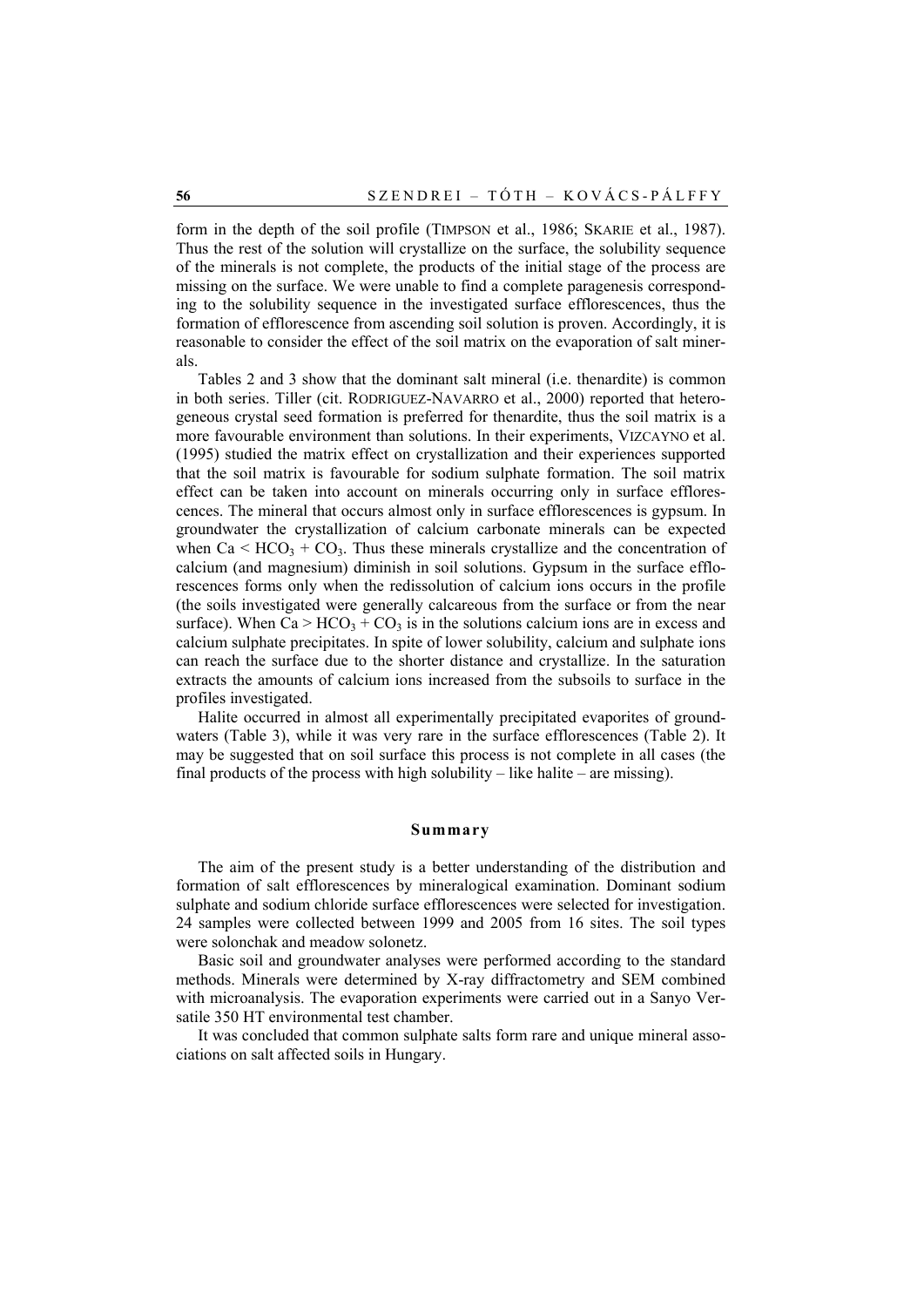Comparing the groundwater compositions and the mineral associations of surface efflorescences or that of precipitated evaporites of groundwaters, the conclusion can be drawn that groundwater composition is reflected much better by the mineral association of experimentally precipitated evaporates of the groundwater than by the mineral associations of surface efflorescences. These differences suggest that the soil matrix may have an effect on the crystallization of minerals (e.g. gypsum, thenardite) in the efflorescences. The differences also suggest that in the surface efflorescences the precipitation process does not come to the end in all cases (minerals with high solubility are missing).

Concerning the data on groundwater level depths in case of different (sodium carbonate versus sodium sulphate and sodium chloride) efflorescences, there is a tendency of declining groundwater table in the sequence of these soils. This difference can be explained by the difference (increase) in the solubility of various salt minerals.

It was recognized that the change in the major component of surface efflorescenes in time (i.e. the sodium carbonate and sodium carbonate chloride versus sodium sulphate efflorescences before and after 1998) can be explained by the decline of the groundwater level and by the decreasing hydromorphic influence in the lowland area during the  $19<sup>th</sup>$  and  $20<sup>th</sup>$  century.

Finally it can be stated that the presented research – which mainly focused on mineralogical aspects – has contributed to the earlier knowledge on surface salt efflorescences, which was based only on their chemical composition.

**Keywords:** evaporation, groundwater, salt affected soils, salt efflorescence, salt minerals

The research was supported financially by the Hungarian Scientific Research Fund (OTKA Projects No. T025623 and T37364).

# **References**

- BAKACSI, ZS., 2001. A GIS based soil and relief analysis of the Kiskunság alluvial plain, with specific regard to supposed changes in the groundwater level (In Hungarian). Agrokémia és Talajtan. **50.** 371–380.
- BUZÁS, I. (Ed.), 1988. Handbook for Soil and Agrochemical Analyses. (In Hungarian). Mezőgazdasági Kiadó. Budapest.

IUSS WORKING GROUP, 2006. World Reference Base for Soil Resources. 2nd ed. World Soil Resources Reports No. 103. FAO. Rome.

- KOVDA, V. A., 1965. Alkaline soda-saline soils. Agrokémia és Talajtan. **14**. Suppl. 15– 48.
- KUTI, L. et al., 1998. Analysis of regional soil salinization by GIS. Proc. International Symposium on Sustainable Management of Salt Affected Soils in the Arid System, Cairo. 106–122.